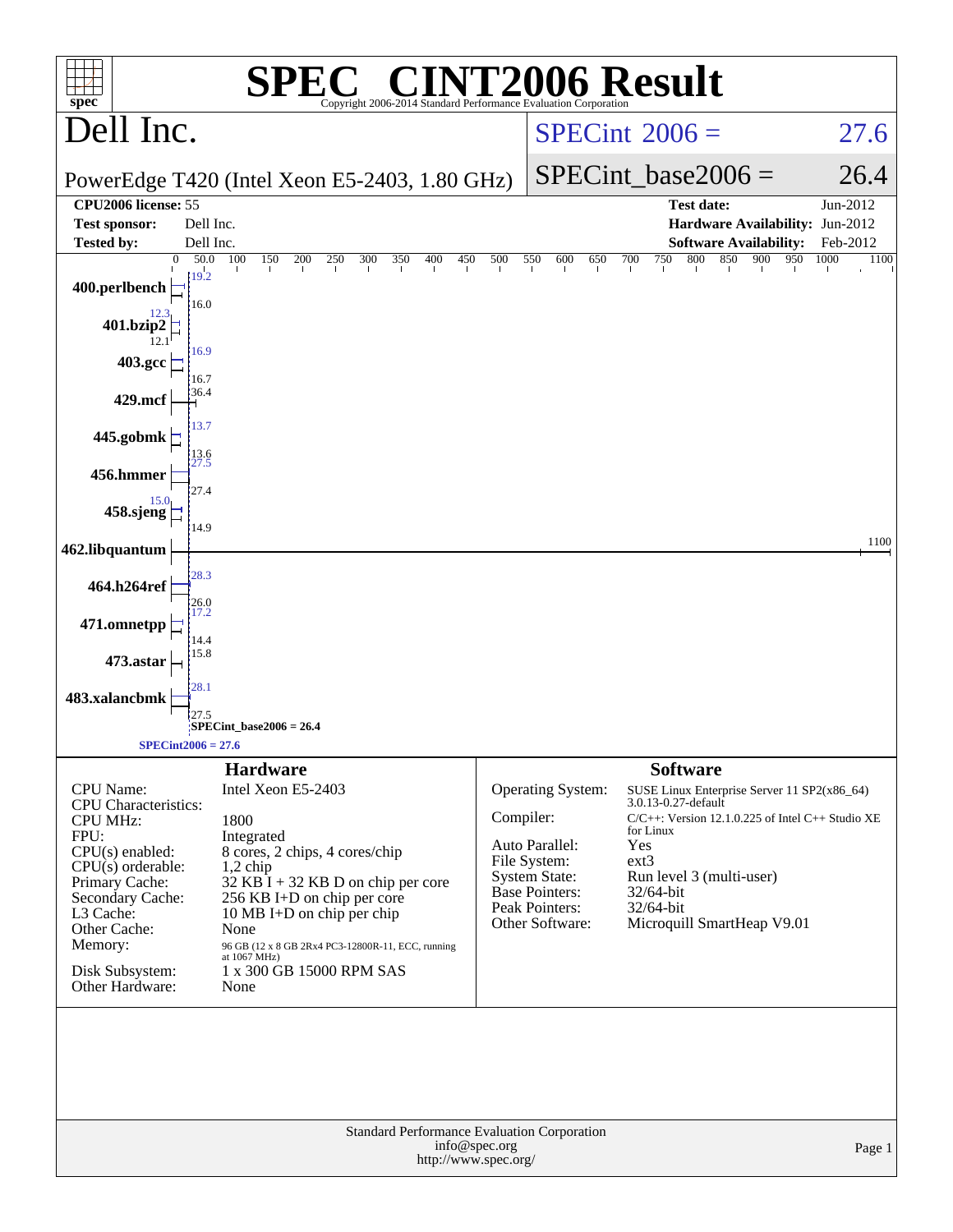

# **[SPEC CINT2006 Result](http://www.spec.org/auto/cpu2006/Docs/result-fields.html#SPECCINT2006Result)**

## Dell Inc.

## $SPECint2006 = 27.6$  $SPECint2006 = 27.6$

PowerEdge T420 (Intel Xeon E5-2403, 1.80 GHz)

SPECint base2006 =  $26.4$ 

**[CPU2006 license:](http://www.spec.org/auto/cpu2006/Docs/result-fields.html#CPU2006license)** 55 **[Test date:](http://www.spec.org/auto/cpu2006/Docs/result-fields.html#Testdate)** Jun-2012

**[Test sponsor:](http://www.spec.org/auto/cpu2006/Docs/result-fields.html#Testsponsor)** Dell Inc. **[Hardware Availability:](http://www.spec.org/auto/cpu2006/Docs/result-fields.html#HardwareAvailability)** Jun-2012 **[Tested by:](http://www.spec.org/auto/cpu2006/Docs/result-fields.html#Testedby)** Dell Inc. **[Software Availability:](http://www.spec.org/auto/cpu2006/Docs/result-fields.html#SoftwareAvailability)** Feb-2012

#### **[Results Table](http://www.spec.org/auto/cpu2006/Docs/result-fields.html#ResultsTable)**

|                    | <b>Base</b>                                       |              |                |       |                |       |                                                     | <b>Peak</b>  |                |              |                |              |  |
|--------------------|---------------------------------------------------|--------------|----------------|-------|----------------|-------|-----------------------------------------------------|--------------|----------------|--------------|----------------|--------------|--|
| <b>Benchmark</b>   | <b>Seconds</b>                                    | <b>Ratio</b> | <b>Seconds</b> | Ratio | <b>Seconds</b> | Ratio | <b>Seconds</b>                                      | <b>Ratio</b> | <b>Seconds</b> | <b>Ratio</b> | <b>Seconds</b> | <b>Ratio</b> |  |
| 400.perlbench      | 610                                               | 16.0         | 610            | 16.0  | 612            | 16.0  | 509                                                 | <b>19.2</b>  | 508            | 19.2         | 509            | 19.2         |  |
| 401.bzip2          | 800                                               | 12.1         | 800            | 12.1  | 802            | 12.0  | 786                                                 | 12.3         | 785            | 12.3         | 787            | 12.3         |  |
| $403.\mathrm{gcc}$ | 483                                               | 16.7         | 482            | 16.7  | 483            | 16.7  | 476                                                 | 16.9         | 477            | <u>16.9</u>  | 477            | 16.9         |  |
| $429$ .mcf         | 251                                               | 36.4         | 250            | 36.5  | 251            | 36.3  | 251                                                 | 36.4         | 250            | 36.5         | 251            | 36.3         |  |
| $445$ .gobmk       | 771                                               | 13.6         | 771            | 13.6  | 771            | 13.6  | 767                                                 | 13.7         | 767            | 13.7         | 767            | 13.7         |  |
| 456.hmmer          | 341                                               | 27.4         | 341            | 27.4  | 341            | 27.3  | 340                                                 | 27.5         | 340            | 27.5         | 340            | 27.5         |  |
| $458$ .sjeng       | 811                                               | 14.9         | 811            | 14.9  | 814            | 14.9  | 809                                                 | 15.0         | 810            | 14.9         | 809            | 15.0         |  |
| 462.libquantum     | 18.9                                              | 1100         | 18.9           | 1100  | 19.7           | 1050  | 18.9                                                | <b>1100</b>  | 18.9           | 1100         | 19.7           | 1050         |  |
| 464.h264ref        | 851                                               | 26.0         | 856            | 25.9  | 844            | 26.2  | 782                                                 | 28.3         | 794            | 27.9         | 783            | 28.3         |  |
| 471.omnetpp        | 436                                               | 14.3         | 434            | 14.4  | 434            | 14.4  | 364                                                 | 17.2         | 364            | 17.2         | 364            | 17.2         |  |
| 473.astar          | 447                                               | 15.7         | 445            | 15.8  | 444            | 15.8  | 447                                                 | 15.7         | 445            | 15.8         | 444            | 15.8         |  |
| 483.xalancbmk      | 251                                               | 27.5         | 254            | 27.2  | 251            | 27.5  | 246                                                 | 28.1         | 245            | 28.2         | 245            | 28.1         |  |
|                    | Decute ennoye in the order in which they were mun |              |                |       |                |       | Dold underlined text indicates a madian measurement |              |                |              |                |              |  |

Results appear in the [order in which they were run.](http://www.spec.org/auto/cpu2006/Docs/result-fields.html#RunOrder) Bold underlined text [indicates a median measurement.](http://www.spec.org/auto/cpu2006/Docs/result-fields.html#Median)

### **[Operating System Notes](http://www.spec.org/auto/cpu2006/Docs/result-fields.html#OperatingSystemNotes)**

Stack size set to unlimited using "ulimit -s unlimited"

#### **[Platform Notes](http://www.spec.org/auto/cpu2006/Docs/result-fields.html#PlatformNotes)**

Standard Performance Evaluation Corporation CPU Power Management set to Maximum Performance Memory Frequency set to Maximum Performance Turbo Boost set to Enabled C States/C1E set to Enabled Sysinfo program /root/CPU2006-1.2/config/sysinfo.rev6800 \$Rev: 6800 \$ \$Date:: 2011-10-11 #\$ 6f2ebdff5032aaa42e583f96b07f99d3 running on linux-316h Sun Jun 24 14:41:30 2012 This section contains SUT (System Under Test) info as seen by some common utilities. To remove or add to this section, see: <http://www.spec.org/cpu2006/Docs/config.html#sysinfo> From /proc/cpuinfo model name : Intel(R) Xeon(R) CPU E5-2403 0 @ 1.80GHz 2 "physical id"s (chips) 8 "processors" cores, siblings (Caution: counting these is hw and system dependent. The following excerpts from /proc/cpuinfo might not be reliable. Use with caution.) cpu cores : 4 siblings : 4 physical 0: cores 0 1 2 3 physical 1: cores 0 1 2 3 Continued on next page

> [info@spec.org](mailto:info@spec.org) <http://www.spec.org/>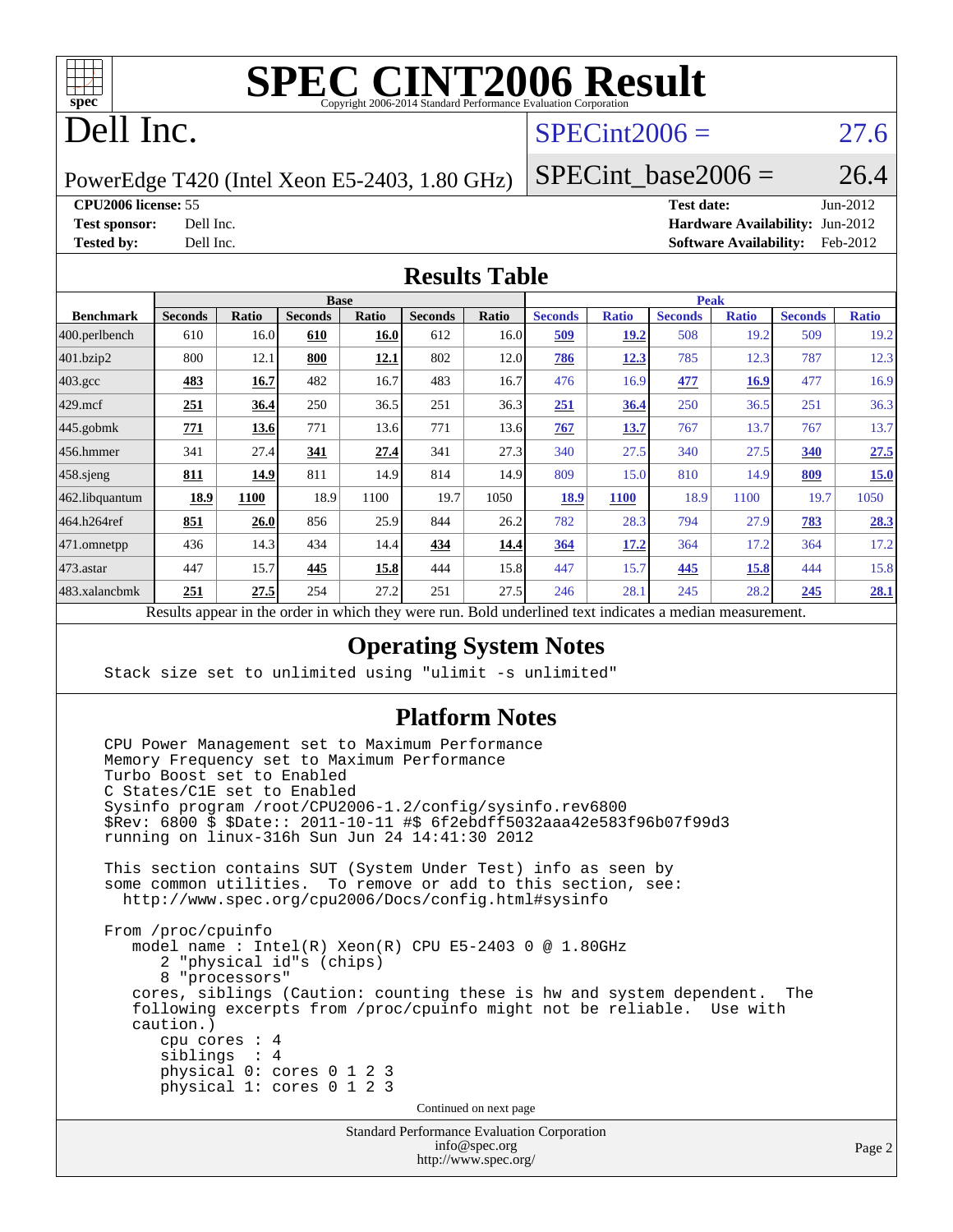| <b>SPEC CINT2006 Result</b><br>$spec^*$<br>Copyright 2006-2014 Standard Performance Evaluation Corporation                                                                                                                                  |                                                                                                                 |  |  |  |  |
|---------------------------------------------------------------------------------------------------------------------------------------------------------------------------------------------------------------------------------------------|-----------------------------------------------------------------------------------------------------------------|--|--|--|--|
| Dell Inc.                                                                                                                                                                                                                                   | $SPECint2006 =$<br>27.6                                                                                         |  |  |  |  |
| PowerEdge T420 (Intel Xeon E5-2403, 1.80 GHz)                                                                                                                                                                                               | 26.4<br>$SPECint base2006 =$                                                                                    |  |  |  |  |
| CPU <sub>2006</sub> license: 55<br><b>Test sponsor:</b><br>Dell Inc.<br><b>Tested by:</b><br>Dell Inc.                                                                                                                                      | <b>Test date:</b><br>$Jun-2012$<br>Hardware Availability: Jun-2012<br><b>Software Availability:</b><br>Feb-2012 |  |  |  |  |
| <b>Platform Notes (Continued)</b>                                                                                                                                                                                                           |                                                                                                                 |  |  |  |  |
| cache size : $10240$ KB<br>From /proc/meminfo<br>MemTotal:<br>98994188 kB<br>HugePages_Total:<br>0<br>Hugepagesize:<br>2048 kB                                                                                                              |                                                                                                                 |  |  |  |  |
| /usr/bin/lsb_release -d<br>SUSE Linux Enterprise Server 11 (x86_64)                                                                                                                                                                         |                                                                                                                 |  |  |  |  |
| From /etc/*release* /etc/*version*<br>SuSE-release:<br>SUSE Linux Enterprise Server 11 (x86_64)<br>$VERSION = 11$<br>$PATCHLEVEL = 2$                                                                                                       |                                                                                                                 |  |  |  |  |
| uname $-a$ :<br>Linux linux-316h 3.0.13-0.27-default #1 SMP Wed Feb 15 13:33:49 UTC 2012<br>(d73692b) x86_64 x86_64 x86_64 GNU/Linux                                                                                                        |                                                                                                                 |  |  |  |  |
| run-level 3 Jun 24 14:40 last=S                                                                                                                                                                                                             |                                                                                                                 |  |  |  |  |
| SPEC is set to: /root/CPU2006-1.2<br>Filesystem<br>Type<br>Size Used Avail Use% Mounted on<br>$/\text{dev/sda2}$<br>ext3<br>271G 123G 135G 48% /                                                                                            |                                                                                                                 |  |  |  |  |
| Additional information from dmidecode:                                                                                                                                                                                                      |                                                                                                                 |  |  |  |  |
| (End of data from sysinfo program)                                                                                                                                                                                                          |                                                                                                                 |  |  |  |  |
| <b>General Notes</b><br>Environment variables set by runspec before the start of the run:<br>KMP_AFFINITY = "granularity=fine, scatter"<br>LD LIBRARY PATH = "/root/CPU2006-1.2/libs/32:/root/CPU2006-1.2/libs/64"<br>OMP NUM THREADS = "8" |                                                                                                                 |  |  |  |  |

 Binaries compiled on a system with 1x Core i7-860 CPU + 8GB memory using RHEL5.5 Transparent Huge Pages enabled with: echo always > /sys/kernel/mm/transparent\_hugepage/enabled Filesystem page cache cleared with: echo 1> /proc/sys/vm/drop\_caches

## **[Base Compiler Invocation](http://www.spec.org/auto/cpu2006/Docs/result-fields.html#BaseCompilerInvocation)**

[C benchmarks](http://www.spec.org/auto/cpu2006/Docs/result-fields.html#Cbenchmarks): [icc -m64](http://www.spec.org/cpu2006/results/res2012q3/cpu2006-20120703-23492.flags.html#user_CCbase_intel_icc_64bit_f346026e86af2a669e726fe758c88044)

Continued on next page

Standard Performance Evaluation Corporation [info@spec.org](mailto:info@spec.org) <http://www.spec.org/>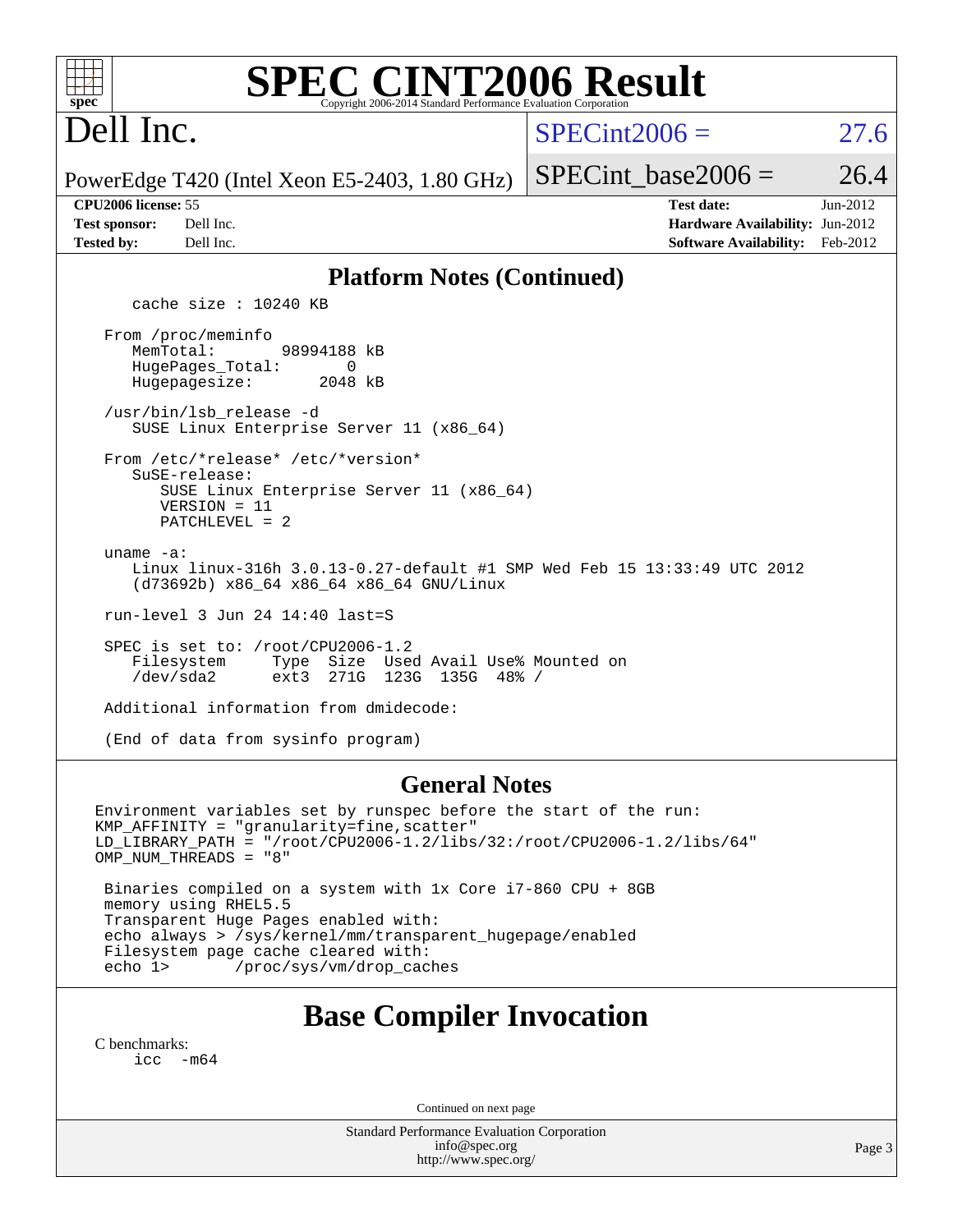| <b>SPEC CINT2006 Result</b><br>spec <sup>®</sup><br>Copyright 2006-2014 Standard Performance Evaluation Corporation                                                                                                                                                                                                                                                                                                                         |                                                                                                               |  |  |  |  |  |
|---------------------------------------------------------------------------------------------------------------------------------------------------------------------------------------------------------------------------------------------------------------------------------------------------------------------------------------------------------------------------------------------------------------------------------------------|---------------------------------------------------------------------------------------------------------------|--|--|--|--|--|
| Dell Inc.                                                                                                                                                                                                                                                                                                                                                                                                                                   | $SPECint2006 =$<br>27.6                                                                                       |  |  |  |  |  |
| PowerEdge T420 (Intel Xeon E5-2403, 1.80 GHz)                                                                                                                                                                                                                                                                                                                                                                                               | 26.4<br>$SPECint base2006 =$                                                                                  |  |  |  |  |  |
| CPU2006 license: 55<br>Dell Inc.<br><b>Test sponsor:</b><br>Dell Inc.<br><b>Tested by:</b>                                                                                                                                                                                                                                                                                                                                                  | <b>Test date:</b><br>Jun-2012<br>Hardware Availability: Jun-2012<br><b>Software Availability:</b><br>Feb-2012 |  |  |  |  |  |
| <b>Base Compiler Invocation (Continued)</b>                                                                                                                                                                                                                                                                                                                                                                                                 |                                                                                                               |  |  |  |  |  |
| $C_{++}$ benchmarks:<br>icpc -m64                                                                                                                                                                                                                                                                                                                                                                                                           |                                                                                                               |  |  |  |  |  |
| <b>Base Portability Flags</b>                                                                                                                                                                                                                                                                                                                                                                                                               |                                                                                                               |  |  |  |  |  |
| 400.perlbench: -DSPEC_CPU_LP64 -DSPEC_CPU_LINUX_X64<br>401.bzip2: -DSPEC_CPU_LP64<br>403.gcc: -DSPEC_CPU_LP64<br>429.mcf: -DSPEC_CPU_LP64<br>445.gobmk: - DSPEC CPU LP64<br>456.hmmer: - DSPEC_CPU_LP64<br>458.sjeng: - DSPEC_CPU_LP64<br>462.libquantum: -DSPEC_CPU_LP64 -DSPEC_CPU_LINUX<br>464.h264ref: -DSPEC_CPU_LP64<br>471.omnetpp: -DSPEC_CPU_LP64<br>473.astar: -DSPEC_CPU_LP64<br>483.xalancbmk: -DSPEC_CPU_LP64 -DSPEC_CPU_LINUX |                                                                                                               |  |  |  |  |  |
| <b>Base Optimization Flags</b>                                                                                                                                                                                                                                                                                                                                                                                                              |                                                                                                               |  |  |  |  |  |
| C benchmarks:<br>-xAVX -ipo -03 -no-prec-div -parallel -opt-prefetch -auto-p32                                                                                                                                                                                                                                                                                                                                                              |                                                                                                               |  |  |  |  |  |
| $C_{++}$ benchmarks:<br>-xAVX -ipo -03 -no-prec-div -opt-prefetch -auto-p32 -Wl,-z, muldefs<br>-L/smartheap -lsmartheap64                                                                                                                                                                                                                                                                                                                   |                                                                                                               |  |  |  |  |  |
| <b>Base Other Flags</b>                                                                                                                                                                                                                                                                                                                                                                                                                     |                                                                                                               |  |  |  |  |  |
| C benchmarks:                                                                                                                                                                                                                                                                                                                                                                                                                               |                                                                                                               |  |  |  |  |  |
| 403.gcc: -Dalloca=_alloca                                                                                                                                                                                                                                                                                                                                                                                                                   |                                                                                                               |  |  |  |  |  |
| <b>Peak Compiler Invocation</b><br>C benchmarks (except as noted below):<br>$-m64$<br>icc                                                                                                                                                                                                                                                                                                                                                   |                                                                                                               |  |  |  |  |  |
| 400.perlbench: icc -m32                                                                                                                                                                                                                                                                                                                                                                                                                     |                                                                                                               |  |  |  |  |  |
| 445.gobmk: icc -m32                                                                                                                                                                                                                                                                                                                                                                                                                         |                                                                                                               |  |  |  |  |  |
| Continued on next page                                                                                                                                                                                                                                                                                                                                                                                                                      |                                                                                                               |  |  |  |  |  |
| <b>Standard Performance Evaluation Corporation</b><br>info@spec.org<br>http://www.spec.org/                                                                                                                                                                                                                                                                                                                                                 | Page 4                                                                                                        |  |  |  |  |  |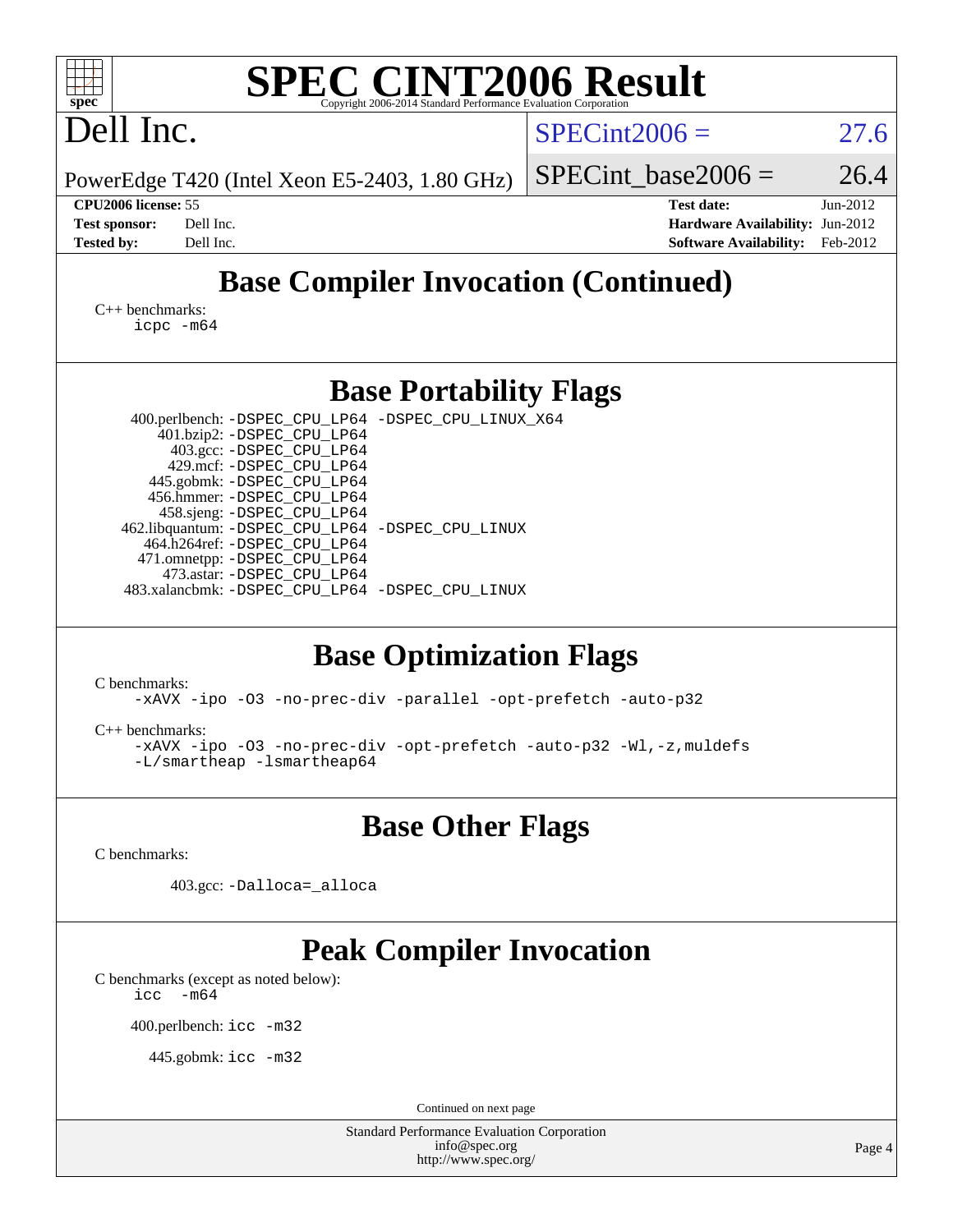

#### **[SPEC CINT2006 Result](http://www.spec.org/auto/cpu2006/Docs/result-fields.html#SPECCINT2006Result)** Copyright 2006-2014 Standard Performance Evaluation C

Dell Inc.

 $SPECint2006 = 27.6$  $SPECint2006 = 27.6$ 

PowerEdge T420 (Intel Xeon E5-2403, 1.80 GHz)

SPECint base2006 =  $26.4$ 

**[CPU2006 license:](http://www.spec.org/auto/cpu2006/Docs/result-fields.html#CPU2006license)** 55 **[Test date:](http://www.spec.org/auto/cpu2006/Docs/result-fields.html#Testdate)** Jun-2012 **[Test sponsor:](http://www.spec.org/auto/cpu2006/Docs/result-fields.html#Testsponsor)** Dell Inc. **[Hardware Availability:](http://www.spec.org/auto/cpu2006/Docs/result-fields.html#HardwareAvailability)** Jun-2012 **[Tested by:](http://www.spec.org/auto/cpu2006/Docs/result-fields.html#Testedby)** Dell Inc. **[Software Availability:](http://www.spec.org/auto/cpu2006/Docs/result-fields.html#SoftwareAvailability)** Feb-2012

## **[Peak Compiler Invocation \(Continued\)](http://www.spec.org/auto/cpu2006/Docs/result-fields.html#PeakCompilerInvocation)**

464.h264ref: [icc -m32](http://www.spec.org/cpu2006/results/res2012q3/cpu2006-20120703-23492.flags.html#user_peakCCLD464_h264ref_intel_icc_a6a621f8d50482236b970c6ac5f55f93)

[C++ benchmarks \(except as noted below\):](http://www.spec.org/auto/cpu2006/Docs/result-fields.html#CXXbenchmarksexceptasnotedbelow) [icpc -m32](http://www.spec.org/cpu2006/results/res2012q3/cpu2006-20120703-23492.flags.html#user_CXXpeak_intel_icpc_4e5a5ef1a53fd332b3c49e69c3330699)

473.astar: [icpc -m64](http://www.spec.org/cpu2006/results/res2012q3/cpu2006-20120703-23492.flags.html#user_peakCXXLD473_astar_intel_icpc_64bit_fc66a5337ce925472a5c54ad6a0de310)

**[Peak Portability Flags](http://www.spec.org/auto/cpu2006/Docs/result-fields.html#PeakPortabilityFlags)**

 400.perlbench: [-DSPEC\\_CPU\\_LINUX\\_IA32](http://www.spec.org/cpu2006/results/res2012q3/cpu2006-20120703-23492.flags.html#b400.perlbench_peakCPORTABILITY_DSPEC_CPU_LINUX_IA32) 401.bzip2: [-DSPEC\\_CPU\\_LP64](http://www.spec.org/cpu2006/results/res2012q3/cpu2006-20120703-23492.flags.html#suite_peakPORTABILITY401_bzip2_DSPEC_CPU_LP64) 403.gcc: [-DSPEC\\_CPU\\_LP64](http://www.spec.org/cpu2006/results/res2012q3/cpu2006-20120703-23492.flags.html#suite_peakPORTABILITY403_gcc_DSPEC_CPU_LP64) 429.mcf: [-DSPEC\\_CPU\\_LP64](http://www.spec.org/cpu2006/results/res2012q3/cpu2006-20120703-23492.flags.html#suite_peakPORTABILITY429_mcf_DSPEC_CPU_LP64) 456.hmmer: [-DSPEC\\_CPU\\_LP64](http://www.spec.org/cpu2006/results/res2012q3/cpu2006-20120703-23492.flags.html#suite_peakPORTABILITY456_hmmer_DSPEC_CPU_LP64) 458.sjeng: [-DSPEC\\_CPU\\_LP64](http://www.spec.org/cpu2006/results/res2012q3/cpu2006-20120703-23492.flags.html#suite_peakPORTABILITY458_sjeng_DSPEC_CPU_LP64) 462.libquantum: [-DSPEC\\_CPU\\_LP64](http://www.spec.org/cpu2006/results/res2012q3/cpu2006-20120703-23492.flags.html#suite_peakPORTABILITY462_libquantum_DSPEC_CPU_LP64) [-DSPEC\\_CPU\\_LINUX](http://www.spec.org/cpu2006/results/res2012q3/cpu2006-20120703-23492.flags.html#b462.libquantum_peakCPORTABILITY_DSPEC_CPU_LINUX) 473.astar: [-DSPEC\\_CPU\\_LP64](http://www.spec.org/cpu2006/results/res2012q3/cpu2006-20120703-23492.flags.html#suite_peakPORTABILITY473_astar_DSPEC_CPU_LP64) 483.xalancbmk: [-DSPEC\\_CPU\\_LINUX](http://www.spec.org/cpu2006/results/res2012q3/cpu2006-20120703-23492.flags.html#b483.xalancbmk_peakCXXPORTABILITY_DSPEC_CPU_LINUX)

## **[Peak Optimization Flags](http://www.spec.org/auto/cpu2006/Docs/result-fields.html#PeakOptimizationFlags)**

[C benchmarks](http://www.spec.org/auto/cpu2006/Docs/result-fields.html#Cbenchmarks):

400.perlbench:  $-xAUX(pass 2)$  -prof-qen(pass 1) [-ipo](http://www.spec.org/cpu2006/results/res2012q3/cpu2006-20120703-23492.flags.html#user_peakPASS2_CFLAGSPASS2_LDCFLAGS400_perlbench_f-ipo)(pass 2) -03(pass 2) [-no-prec-div](http://www.spec.org/cpu2006/results/res2012q3/cpu2006-20120703-23492.flags.html#user_peakPASS2_CFLAGSPASS2_LDCFLAGS400_perlbench_f-no-prec-div)(pass 2) [-prof-use](http://www.spec.org/cpu2006/results/res2012q3/cpu2006-20120703-23492.flags.html#user_peakPASS2_CFLAGSPASS2_LDCFLAGS400_perlbench_prof_use_bccf7792157ff70d64e32fe3e1250b55)(pass 2) [-opt-prefetch](http://www.spec.org/cpu2006/results/res2012q3/cpu2006-20120703-23492.flags.html#user_peakCOPTIMIZE400_perlbench_f-opt-prefetch) [-ansi-alias](http://www.spec.org/cpu2006/results/res2012q3/cpu2006-20120703-23492.flags.html#user_peakCOPTIMIZE400_perlbench_f-ansi-alias) 401.bzip2: [-xAVX](http://www.spec.org/cpu2006/results/res2012q3/cpu2006-20120703-23492.flags.html#user_peakPASS2_CFLAGSPASS2_LDCFLAGS401_bzip2_f-xAVX)(pass 2) [-prof-gen](http://www.spec.org/cpu2006/results/res2012q3/cpu2006-20120703-23492.flags.html#user_peakPASS1_CFLAGSPASS1_LDCFLAGS401_bzip2_prof_gen_e43856698f6ca7b7e442dfd80e94a8fc)(pass 1) [-ipo](http://www.spec.org/cpu2006/results/res2012q3/cpu2006-20120703-23492.flags.html#user_peakPASS2_CFLAGSPASS2_LDCFLAGS401_bzip2_f-ipo)(pass 2) [-O3](http://www.spec.org/cpu2006/results/res2012q3/cpu2006-20120703-23492.flags.html#user_peakPASS2_CFLAGSPASS2_LDCFLAGS401_bzip2_f-O3)(pass 2) [-no-prec-div](http://www.spec.org/cpu2006/results/res2012q3/cpu2006-20120703-23492.flags.html#user_peakCOPTIMIZEPASS2_CFLAGSPASS2_LDCFLAGS401_bzip2_f-no-prec-div) [-prof-use](http://www.spec.org/cpu2006/results/res2012q3/cpu2006-20120703-23492.flags.html#user_peakPASS2_CFLAGSPASS2_LDCFLAGS401_bzip2_prof_use_bccf7792157ff70d64e32fe3e1250b55)(pass 2) [-auto-ilp32](http://www.spec.org/cpu2006/results/res2012q3/cpu2006-20120703-23492.flags.html#user_peakCOPTIMIZE401_bzip2_f-auto-ilp32) [-opt-prefetch](http://www.spec.org/cpu2006/results/res2012q3/cpu2006-20120703-23492.flags.html#user_peakCOPTIMIZE401_bzip2_f-opt-prefetch) [-ansi-alias](http://www.spec.org/cpu2006/results/res2012q3/cpu2006-20120703-23492.flags.html#user_peakCOPTIMIZE401_bzip2_f-ansi-alias) 403.gcc: [-xAVX](http://www.spec.org/cpu2006/results/res2012q3/cpu2006-20120703-23492.flags.html#user_peakCOPTIMIZE403_gcc_f-xAVX) [-ipo](http://www.spec.org/cpu2006/results/res2012q3/cpu2006-20120703-23492.flags.html#user_peakCOPTIMIZE403_gcc_f-ipo) [-O3](http://www.spec.org/cpu2006/results/res2012q3/cpu2006-20120703-23492.flags.html#user_peakCOPTIMIZE403_gcc_f-O3) [-no-prec-div](http://www.spec.org/cpu2006/results/res2012q3/cpu2006-20120703-23492.flags.html#user_peakCOPTIMIZE403_gcc_f-no-prec-div) [-inline-calloc](http://www.spec.org/cpu2006/results/res2012q3/cpu2006-20120703-23492.flags.html#user_peakCOPTIMIZE403_gcc_f-inline-calloc) [-opt-malloc-options=3](http://www.spec.org/cpu2006/results/res2012q3/cpu2006-20120703-23492.flags.html#user_peakCOPTIMIZE403_gcc_f-opt-malloc-options_13ab9b803cf986b4ee62f0a5998c2238) [-auto-ilp32](http://www.spec.org/cpu2006/results/res2012q3/cpu2006-20120703-23492.flags.html#user_peakCOPTIMIZE403_gcc_f-auto-ilp32)  $429$ .mcf: basepeak = yes 445.gobmk: [-xAVX](http://www.spec.org/cpu2006/results/res2012q3/cpu2006-20120703-23492.flags.html#user_peakPASS2_CFLAGSPASS2_LDCFLAGS445_gobmk_f-xAVX)(pass 2) [-prof-gen](http://www.spec.org/cpu2006/results/res2012q3/cpu2006-20120703-23492.flags.html#user_peakPASS1_CFLAGSPASS1_LDCFLAGS445_gobmk_prof_gen_e43856698f6ca7b7e442dfd80e94a8fc)(pass 1) [-prof-use](http://www.spec.org/cpu2006/results/res2012q3/cpu2006-20120703-23492.flags.html#user_peakPASS2_CFLAGSPASS2_LDCFLAGS445_gobmk_prof_use_bccf7792157ff70d64e32fe3e1250b55)(pass 2) [-ansi-alias](http://www.spec.org/cpu2006/results/res2012q3/cpu2006-20120703-23492.flags.html#user_peakCOPTIMIZE445_gobmk_f-ansi-alias) 456.hmmer: [-xAVX](http://www.spec.org/cpu2006/results/res2012q3/cpu2006-20120703-23492.flags.html#user_peakCOPTIMIZE456_hmmer_f-xAVX) [-ipo](http://www.spec.org/cpu2006/results/res2012q3/cpu2006-20120703-23492.flags.html#user_peakCOPTIMIZE456_hmmer_f-ipo) [-O3](http://www.spec.org/cpu2006/results/res2012q3/cpu2006-20120703-23492.flags.html#user_peakCOPTIMIZE456_hmmer_f-O3) [-no-prec-div](http://www.spec.org/cpu2006/results/res2012q3/cpu2006-20120703-23492.flags.html#user_peakCOPTIMIZE456_hmmer_f-no-prec-div) [-unroll2](http://www.spec.org/cpu2006/results/res2012q3/cpu2006-20120703-23492.flags.html#user_peakCOPTIMIZE456_hmmer_f-unroll_784dae83bebfb236979b41d2422d7ec2) [-auto-ilp32](http://www.spec.org/cpu2006/results/res2012q3/cpu2006-20120703-23492.flags.html#user_peakCOPTIMIZE456_hmmer_f-auto-ilp32) [-ansi-alias](http://www.spec.org/cpu2006/results/res2012q3/cpu2006-20120703-23492.flags.html#user_peakCOPTIMIZE456_hmmer_f-ansi-alias) 458.sjeng: [-xAVX](http://www.spec.org/cpu2006/results/res2012q3/cpu2006-20120703-23492.flags.html#user_peakPASS2_CFLAGSPASS2_LDCFLAGS458_sjeng_f-xAVX)(pass 2) [-prof-gen](http://www.spec.org/cpu2006/results/res2012q3/cpu2006-20120703-23492.flags.html#user_peakPASS1_CFLAGSPASS1_LDCFLAGS458_sjeng_prof_gen_e43856698f6ca7b7e442dfd80e94a8fc)(pass 1) [-ipo](http://www.spec.org/cpu2006/results/res2012q3/cpu2006-20120703-23492.flags.html#user_peakPASS2_CFLAGSPASS2_LDCFLAGS458_sjeng_f-ipo)(pass 2) [-O3](http://www.spec.org/cpu2006/results/res2012q3/cpu2006-20120703-23492.flags.html#user_peakPASS2_CFLAGSPASS2_LDCFLAGS458_sjeng_f-O3)(pass 2) [-no-prec-div](http://www.spec.org/cpu2006/results/res2012q3/cpu2006-20120703-23492.flags.html#user_peakPASS2_CFLAGSPASS2_LDCFLAGS458_sjeng_f-no-prec-div)(pass 2) [-prof-use](http://www.spec.org/cpu2006/results/res2012q3/cpu2006-20120703-23492.flags.html#user_peakPASS2_CFLAGSPASS2_LDCFLAGS458_sjeng_prof_use_bccf7792157ff70d64e32fe3e1250b55)(pass 2) [-unroll4](http://www.spec.org/cpu2006/results/res2012q3/cpu2006-20120703-23492.flags.html#user_peakCOPTIMIZE458_sjeng_f-unroll_4e5e4ed65b7fd20bdcd365bec371b81f)

Continued on next page

Standard Performance Evaluation Corporation [info@spec.org](mailto:info@spec.org) <http://www.spec.org/>